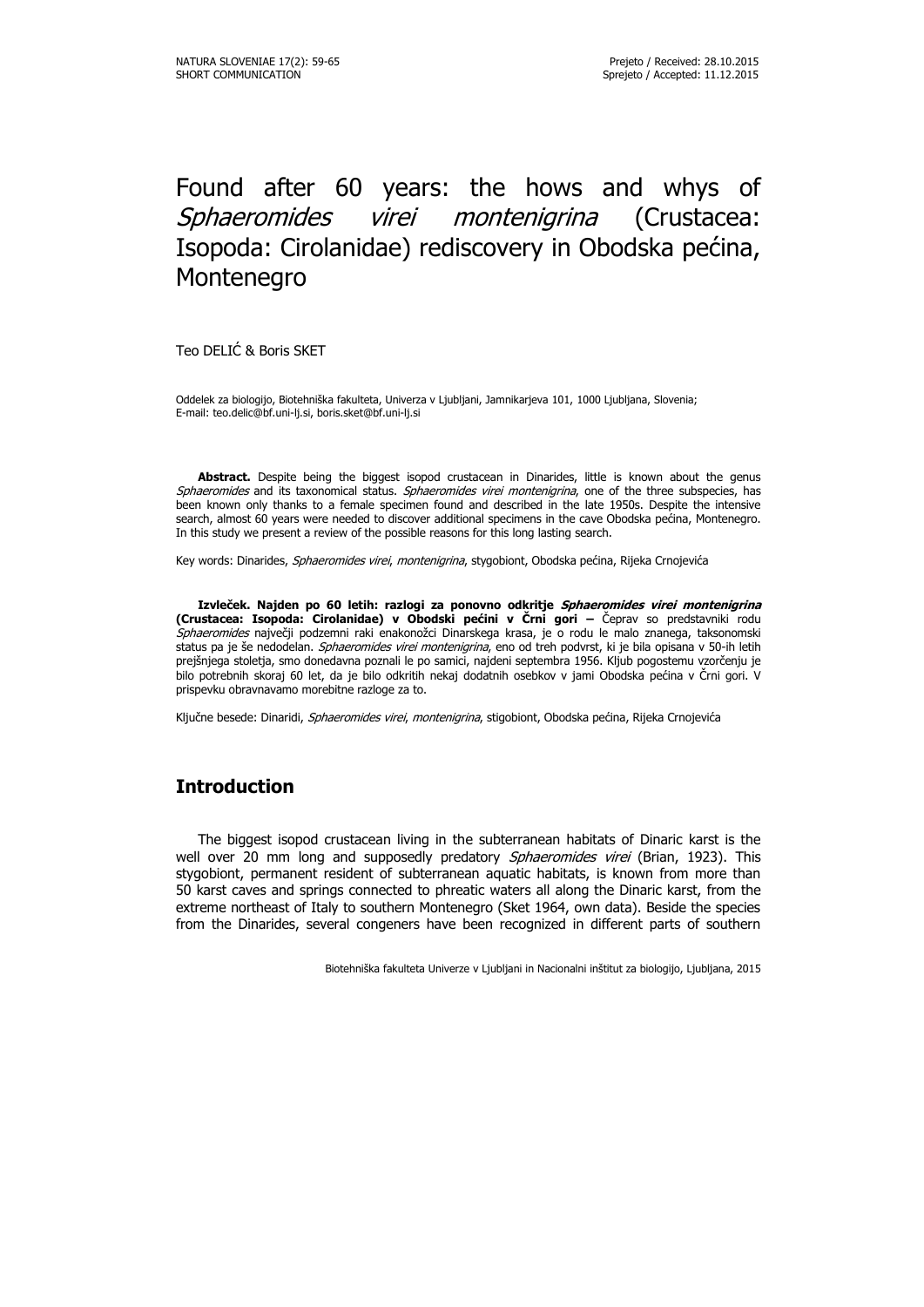Europe – southern France and Stara planina in Bulgaria and eastern Serbia (Sket 2012). Range fragmentation of the genus is traditionally explained by historical events, i.e. the retreat of the Tethys Sea, and the genus itself is perceived to be a »Tethyan relict« without known marine ancestors (Baratti et al. 2010a).

Three subspecies have been recognized within the Dinaric species  $S$ . virei:  $S$ . v. virei (Brian, 1923), S. v. montenigrina Sket, 1957 and S. v. mediodalmatina Sket, 1964. While the type subspecies is found in caves in a belt along the northeastern coast of the Adriatic Sea, both latter subspecies are found within Montenegrin and Dalmatian mainland and inland, respectively (Sket 1964). Lately, specimens of S. v. virei and S. v. mediodalmatina were found living in syntopy in a spring cave Karišnica near Zadar, a fact raising questions about their taxonomic status (Sket 2012). The species status of both taxa was additionally supported by high molecular distances on cytochrome oxidase subunit I and 16S rRNA gene phylogenetic trees (Baratti et al. 2010b).

Contrary to both northern subspecies, S. v. montenigrina has been known only from the type locality, Obodska pećina in Montenegro (Sket 1957, Sket 1964, Sket 2012). Moreover, it is known from a single female specimen caught by the late Egon Pretner in September 1956, in a residual pool. In the ensuing year, it was described by Sket (1957), who reported on the repetitive unsuccessful searches for additional specimens few years later (Sket 1964). Despite regular visits and sampling – Sket visited the cave about ten times, while a couple of his colleagues visited it less often, all mainly in favourable hydrological conditions – no specimen was collected until this spring. Meanwhile, several malacostracan species were found (Culver et al. 2004), even one new species (Fišer et al. 2006), but not a single specimen of Sphaeromides.

In the light of a recent finding, this paper presents information on rediscovery of this elusive and mystic subspecies, and possible explanations for its almost 60 years long unsuccessful sampling.

#### **Material and methods**

Rijeka Crnojevića catchment, including Obodska pećina (42.351987 N, 19.004982 E) (Figs. 1, 2), is situated in southwestern Montenegro, at the southeastern part of the Dinaric karst. Owing to the intensive karstification by the end of Pliocene, 2.58 mya, there are no major surface watercourses in the area (Bonacci & Živaljić 1993). These activate only after a heavy rainfall or intensive snow melting. Largely disintegrated fluviokarst, present in the valley, is a remnant of the historical river Cetinjska Rijeka that flowed from Ivanova korita to Cetinjsko polje and across Dobrsko selo to Rijeka Crnojevića (Radulović 1989). Pliocene tectonic movements at the boundary of Cetinjsko polje interrupted hydrographic connections between the upper and lower parts of the river catchments, forcing the water to form exclusively underground water flow networks. Consequently, the main spring in the Obodska pećina is at 60 m a.s.l., while the permanent springs are situated along the river bed, below the level of the cave entrance. Although the entrance parts of the cave are mostly dry throughout the year, its maximum water discharge reaches up to 280 m $^3$ s $^1$  (Bonacci & Živaljić 1993).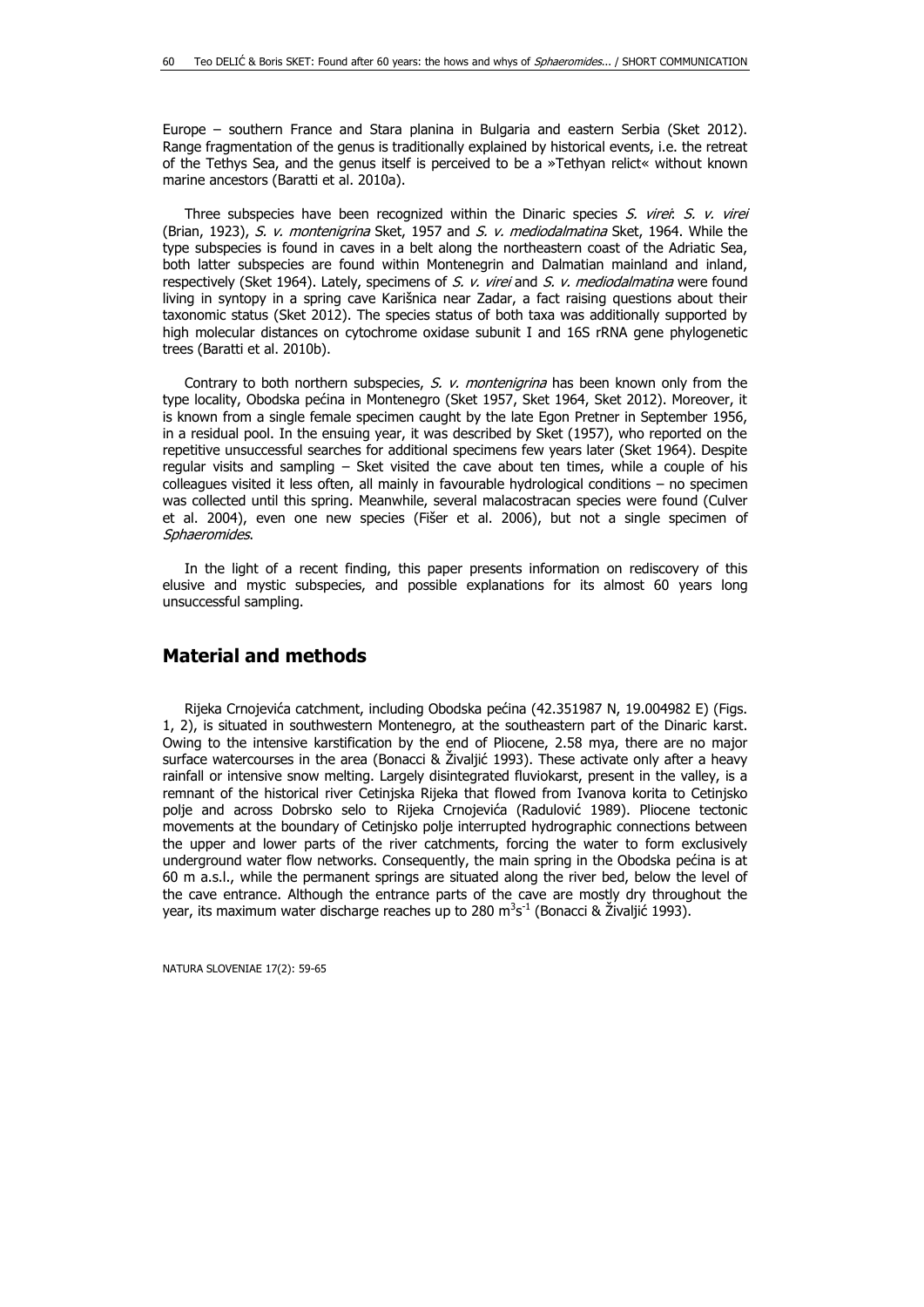

Figure 1. Entrance of Obodska pećina viewed from inside-out (photo: Primož Presetnik). **Slika 1.** Vhod v Obodsko pećino, fotografiran iz notranjosti (foto: Primož Presetnik).

The cave entrance is a  $12\times14$  m opening (Bonacci 1987) formed in Mesozoic stratified limestones and dolomites (Živaljević et al. 1971). The main gallery with dimensions reaching up to 35 m in diameter is oriented southwest and was partly formed by the water flow. The bottom of the gallery is covered by monumental limestone blocks, rock pebbles and sand as a result of ceiling breakdowns and water discharge, respectively (Fig. 1). In the dry season, the main gallery ends with a lake, 50 m long and 20 m wide. The lake ends with a siphon, leading to another cave gallery and further to unexplored submerged passages, approximately 340 m from the cave entrance (Ferk 2008).

In the time of our (T.D.) visit on 1. 5. 2015, the water level was slightly raised and the water discharge was high due to the heavy spring rainfall. The water in the terminal lake was muddy and the visibility was approximately 1 m. Since just a small portion of the lake could be checked from the rocks on the shore, we decided to try with snorkelling. Visual inspection started upstream along the right lake bank, continued to the siphon, and finished downstream along the left lake bank. The sampling was carried out with the permission No. UPI-341/6 given by the Montenegrin authorities.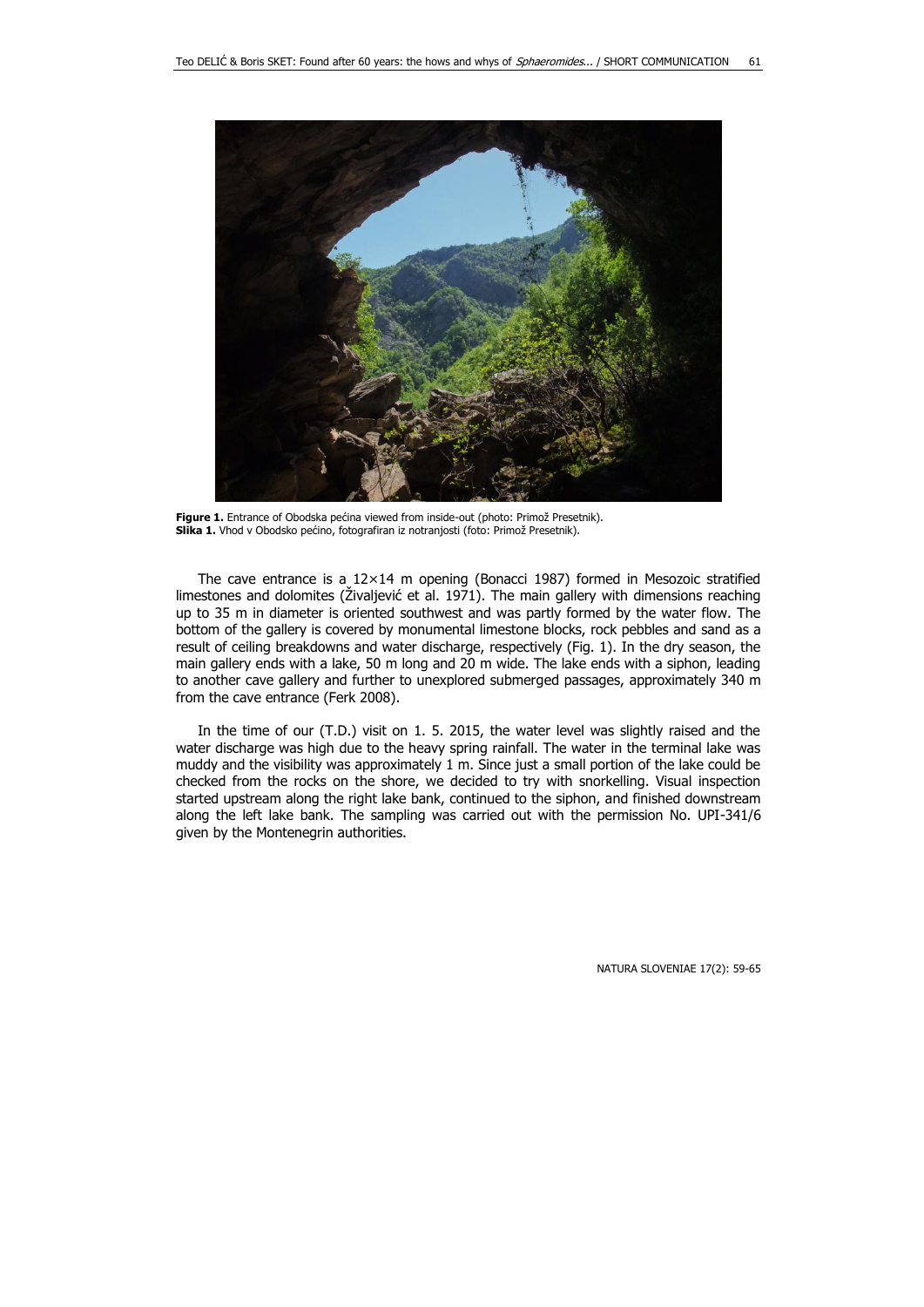

Figure 2. Approximate distribution ranges of the three Sphaeromides virei subspecies based on all known sites (Sket 1964, Sket, unpublished data)

Slika 2. Približna razširjenost treh podvrst Sphaeromides virei na podlagi vseh znanih nahajališč (Sket 1964, Sket, neobjavljeni podatki).

### **Results and discussion**

After almost 60 years, three specimens of  $S.$  v. montenigrina were found in the underground lake in Obodska Pećina, the only known locality of the subspecies (Figs. 1, 2). One specimen was found above the lake's inflow siphon, while the other two were collected close to the lake outflow siphon, within 25 cm distance. The specimens: i) 17 mm male, ii) 11 mm juvenile and iii) 10 mm juvenile, were immediately preserved in 70 % EtOH (specimens i and ii) and 96 % EtOH (specimen iii) and labelled. Specimens i and ii were used for morphological identification and possible male description, while the third specimen will be used to infer molecular relations within the genus Sphaeromides (see morphologically similar subspecies in Fig. 3). All the specimens are deposited in the Zoological Collection of the Biology Department, Biotechnical Faculty, University of Ljubljana, Slovenia.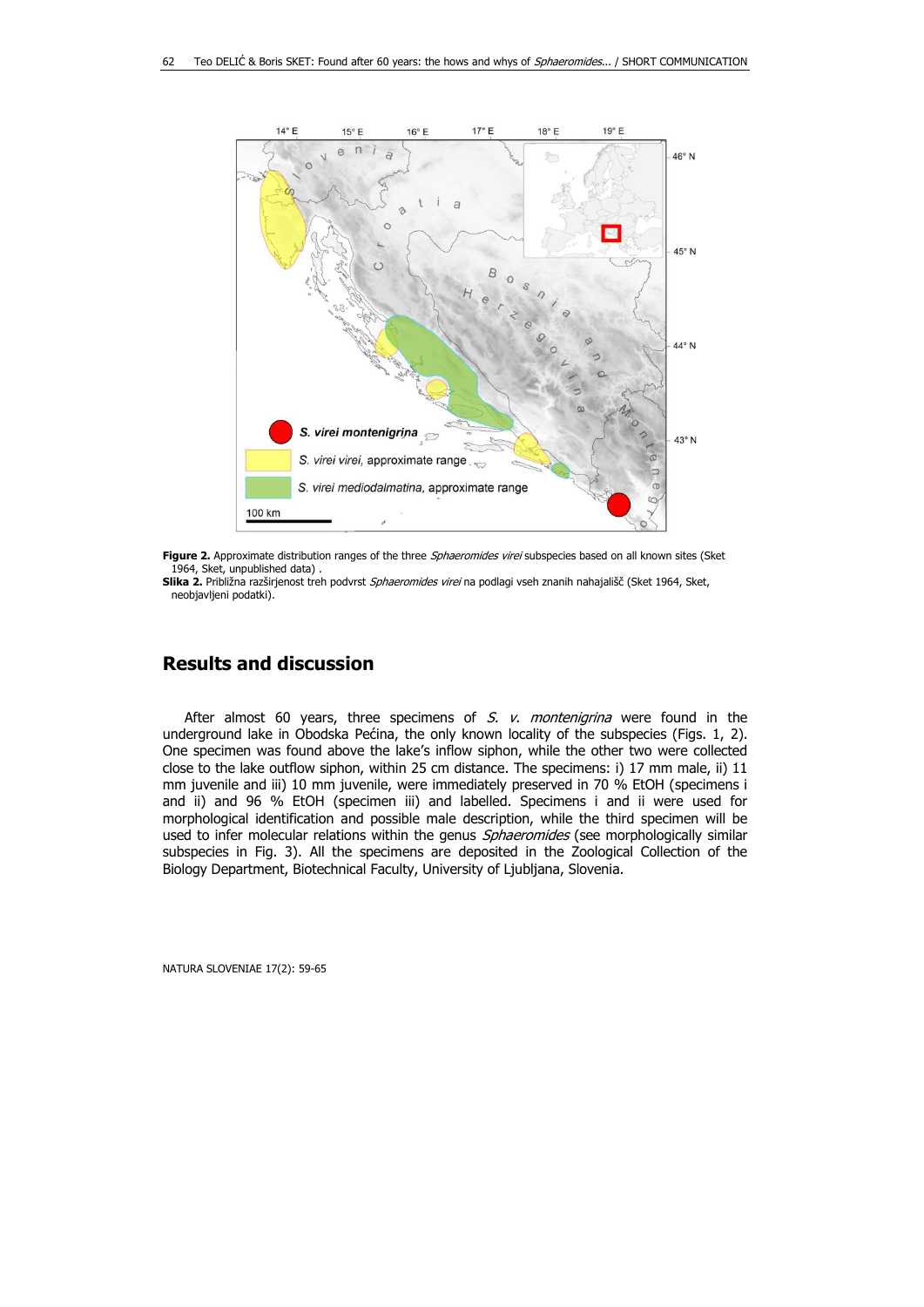

Figure 3. Sphaeromides virei mediodalmatina from the river Ruda spring in southern Croatia (photo: T. Delić). **Slika 3.** Sphaeromides virei mediodalmatina iz izvira reke Rude na jugu Hrvaške (foto: T. Delić).

There are several assumptions that could throw light on why this subspecies was found never again after 1956. We present only the most plausible ones. First, a (sub)population of Sphaeromides from Obodska pećina could live at the edge of the (sub)species range. Such marginal (sub)populations often exhibit sub-optimal habitats (according to suitability) and consequently, they often occur at low abundance and are more sensitive to habitat changes (Hanski 2012). According to Cukrov and Ozimec (2014), the nearest  $S$ . v. cf montenigrina population should be present in the cave system Vilina špilja – izvor Omble near Dubrovnik (Croatia). Subsequent identification of those specimens as  $S.$  v. mediodalmatina (not published) left Obodska pećina as the only known locality for  $S$ . v. montenigrina. That, however, doesn't exclude the possibility of more stable subspecies populations existing at yet unknown or inaccessible places.

Second, high water levels that are usually connected with lower visibility could also be a reason for repeated unsuccessful sampling. Although silty sediments are generally missing in Obodska pećina (Ferk 2008), visibility is reduced due to higher concentration of organic and inorganic matter in the water current. In the periods of high precipitation, the cave lake turns into a muddy river (Ferk 2008), which implies that a good time for sampling is only during the low-water periods. Low water and a small stream running through the cave were present also during the first discovery of the subspecies (Pretner, pers. comm.).

Obviously connected to the second is the third explanation considering an inappropriate sampling method. As mentioned, a dipnet sampling from the bank is possible only in a small portion of the lake, and only when the water is low and transparent. Therefore, cave diving, snorkelling or the deployment of baited traps seem to be more efficient methods. While only professionals are capable of safe cave diving or snorkelling, anyone can set the baited traps.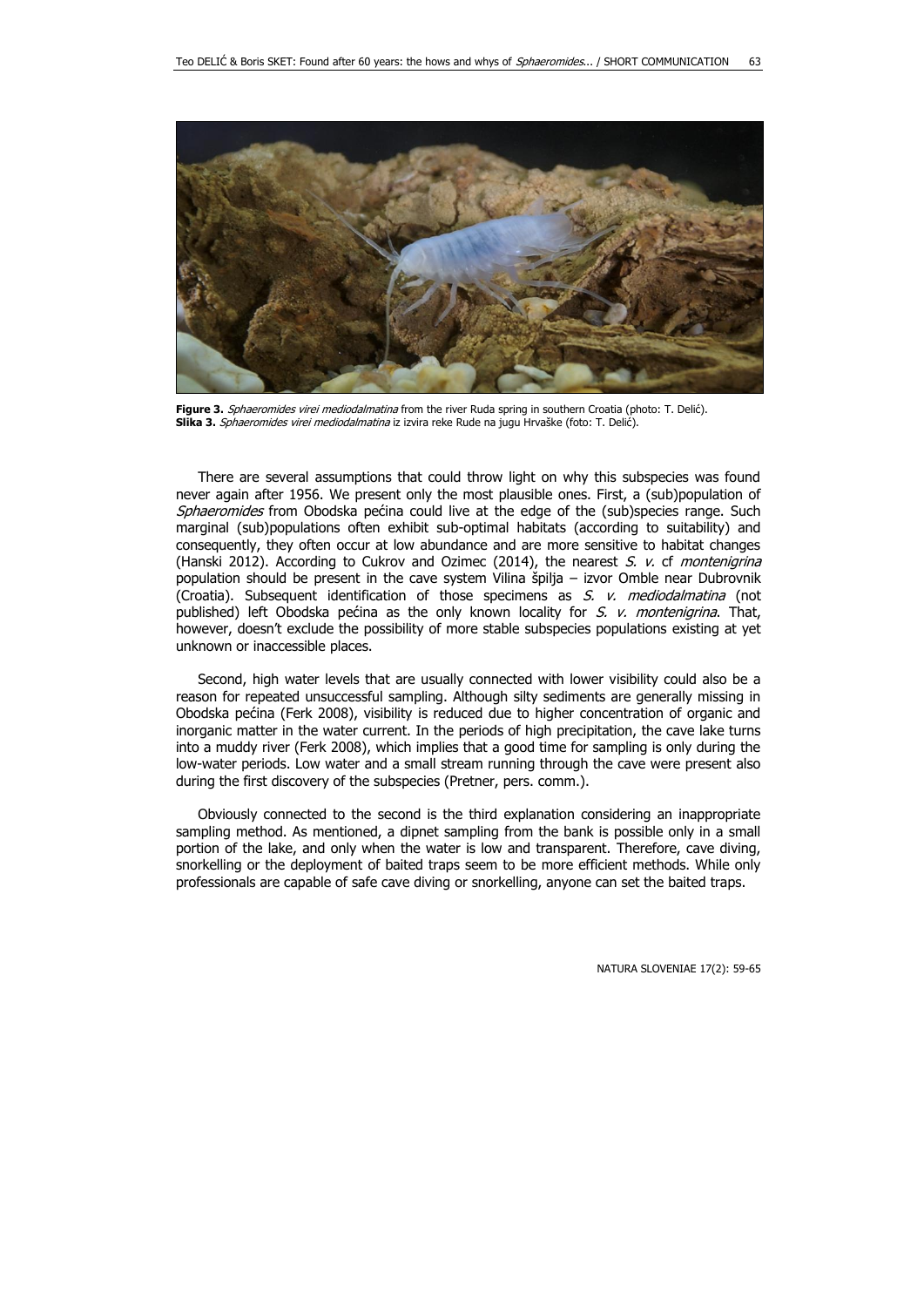Fourth, the most discouraging reason is the devastating human impact on nature of the Rijeka Crnojevića catchment. The catchment area, variable at different spatial and temporal scales, covers only 76 km<sup>2</sup> of mostly Mesozoic limestones (Bonacci 1987, Bonacci and Živaljić 1993). It is the particularly threatened by the largest urban area within the catchment, the city of Cetinje. Urban and industrial development of the town in the  $20<sup>th</sup>$  century wasn't followed by effective measures to protect and conserve the environment. The resulting aftereffect is a possible harmful impact of communal and industrial waste water from urban areas on the natural resources (Radulović 2012). According to Tomović (2008), up to 60% of wastewater is discharged into sewers in Montenegro. Inappropriate management of wastewater and general lack of strategic development in karst areas are not the only issues affecting these fragile ecosystems. Changing of hydrographic conditions, the epigean or the subterranean (hypogean) ones, can also have a negative impact. As an illustrative example, nature of Cetinjsko polje was altered by construction of a reservoir after the extreme floods in 1986. After these, precipitation accumulation in the polje was changed (Radulović 2012), affecting the interconnection between the upper and lower catchment areas. So far, there has been no report on changes in the water regime in Obodska pećina, but we cannot completely exclude its possible effects.

Despite numerous visits, the remarkable size of the subspecies and occasional findings of other crustacean species, no less than 60 years were needed to rediscover the *Sphaeromides* population in Obodska pećina. This and similar findings throughout the Dinaric karst demonstrate that the high frequency of cave visits is an important, yet not sufficient prerequisite for the (successful) exploration of subterranean biodiversity. Additionally, usage of diverse sampling techniques, together with taking into account local climate and effects of altered land use, can bring new insights into the world's hottest subterranean point – the Dinaric karst.

#### **Acknowledgements**

We would like to thank Primož Presetnik who provided the photo of the cave entrance. We are also thankful to Špela Borko who found the first specimen, and Aja Zamolo and David Škufca for their help during the 2015 field sampling in Obodska pećina. We would further like to thank to our friend, Montenegrin speleologist Miloš Pavićević, who acted as a field guide during the student research camp Ekosistemi Balkana – Buljarica 2013.